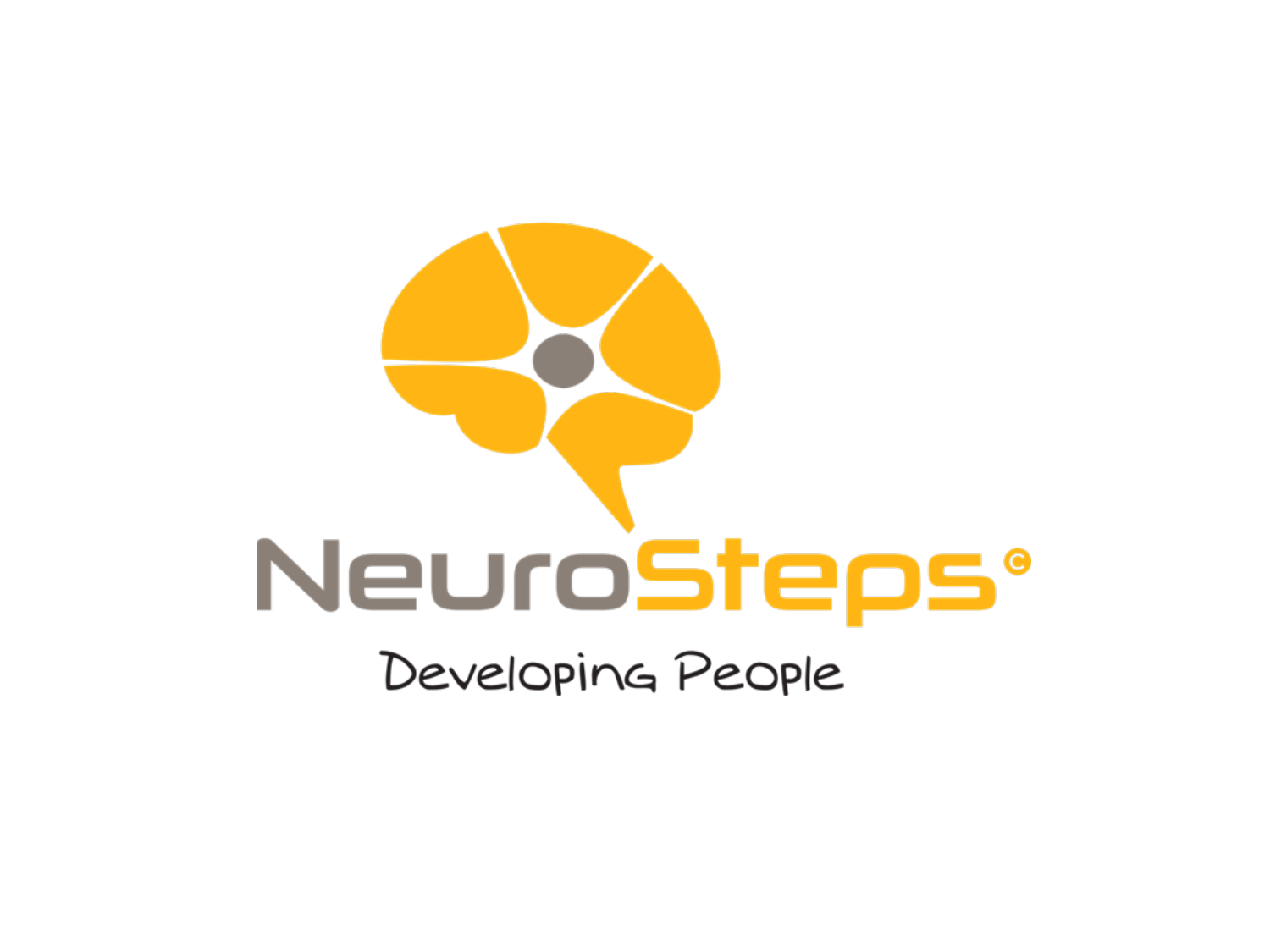As long as the<br>unconscious does not become conscious, the subconscious will continue directing your life and you y our modern your<br>will call it destiny will call it destiny.

Carl Gustav Jung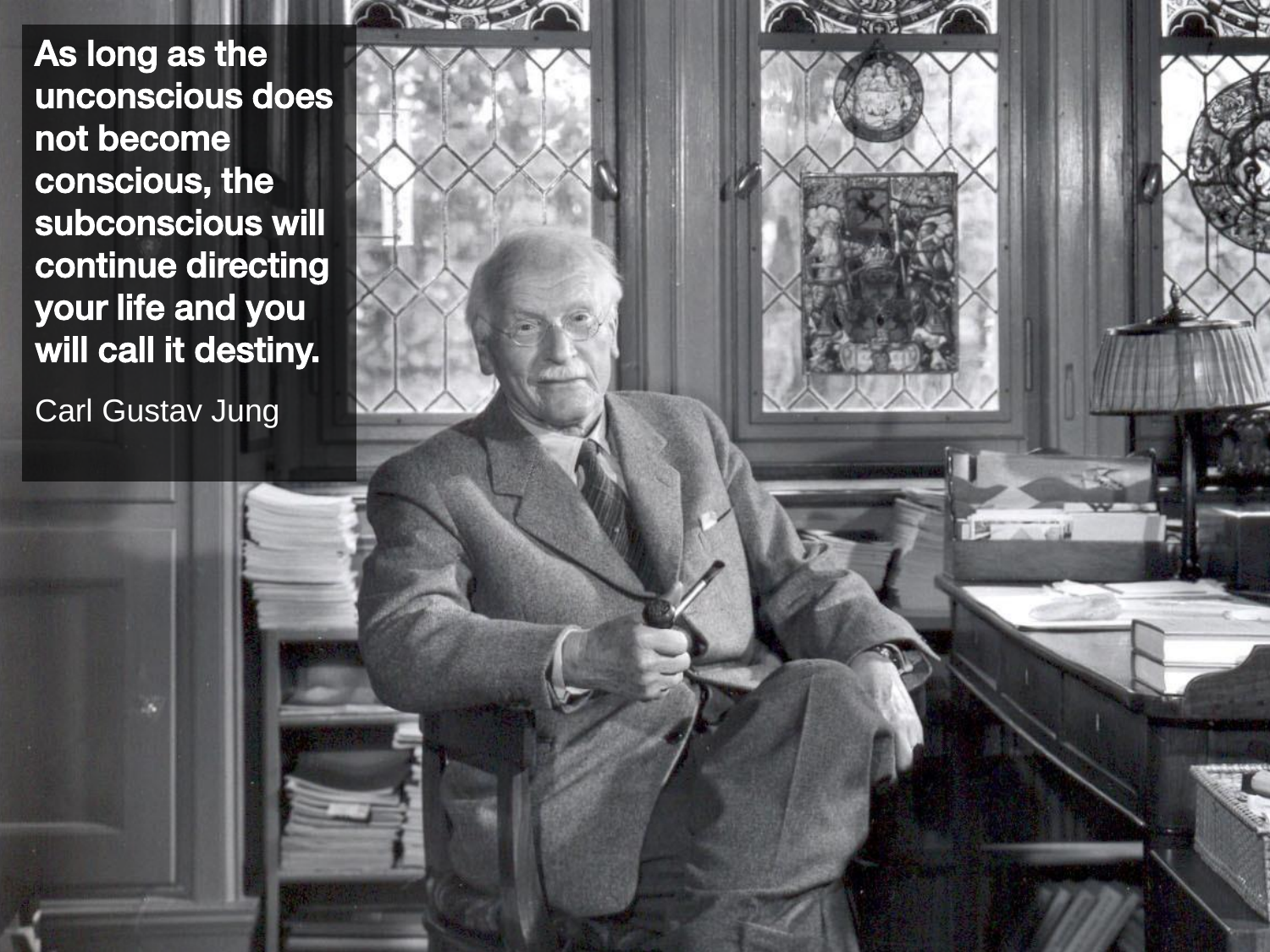

## **PERCEPCIONES SESGADAS...**

- PERCEPCIONES SESSENCES SES • Somos muy buenos conductores ... El 97% pensamos que<br>conducimos igual o por encima de la media conducimos igual o por encima de la media.
- Vestimos muy bien y somos muy buena gente … Nadie (0,1%) pensamos que vestimos "Mal" o "Muy mal" o que somos "Malas" o "Muy malas" personas.
- **Somos guap@s …** Sólo un 0,7% pensamos que somos "Feos" y un 0,1% que somos "Muy Feos".
- Escuchamos mucho … Más del 96,1% pensamos que escuchamos igual o por encima de la media.
- Estamos muy contentos … Sólo un 1,7% pensamos que tendemos a estar tristes.
- Sabemos controlarnos … El 97,4% pensamos que somos capaces de regular nuestras emociones igual o por encima de la media.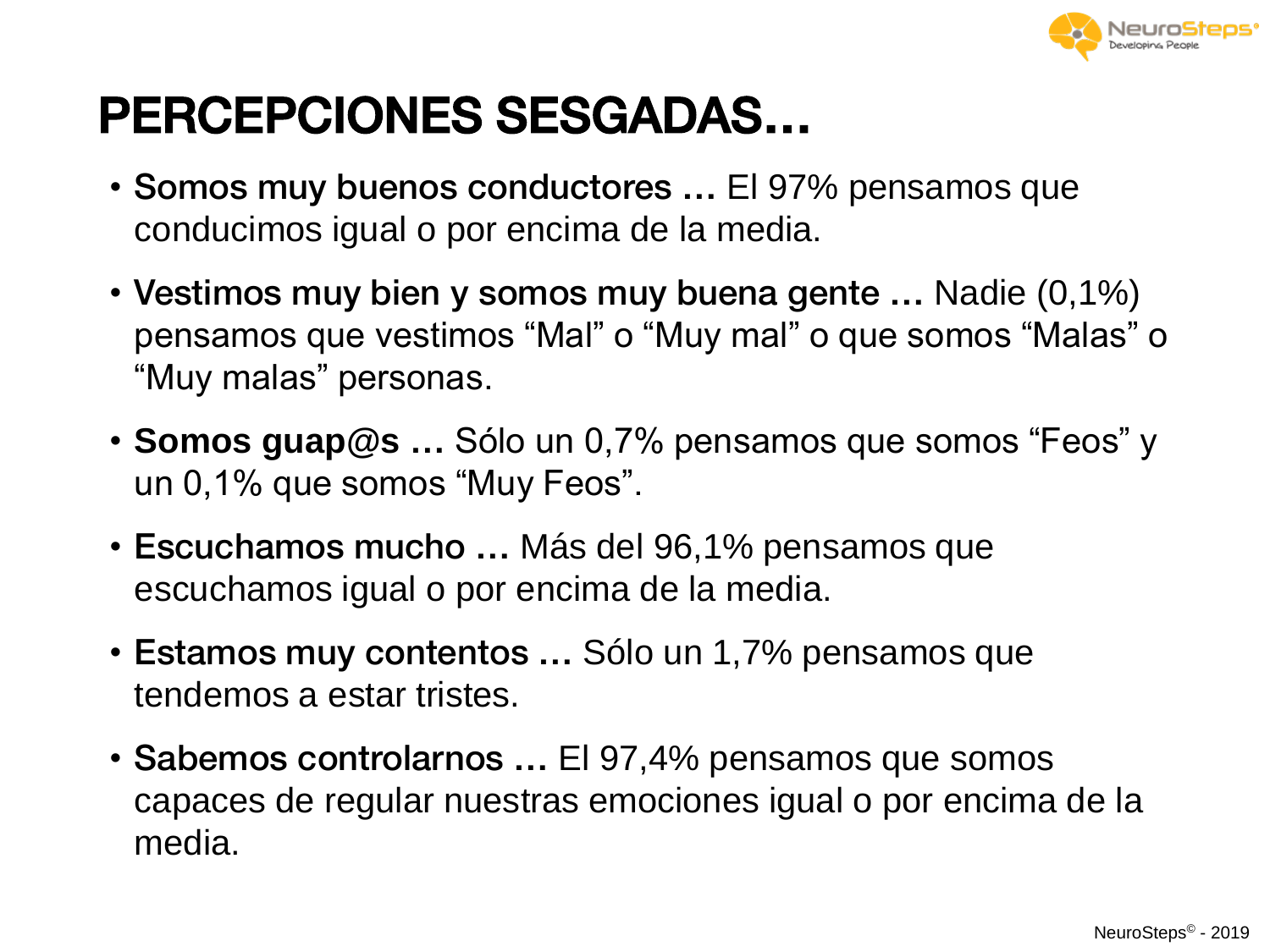

| Age (mean)          | 43 | Total sample population<br>685                                                                           |
|---------------------|----|----------------------------------------------------------------------------------------------------------|
| Age (maximum)       | 76 | German, Polish, Czech Republic, Swiss, North American, Canadian, Turkish, Armenian, Eritrean, Jordanian, |
| Age (mimimum)       |    | Syrian, Namibian, Nigerian, Indian, Singaporean, Peruan, Colombian, Venezolean, Chilenean, Paraguayan,   |
| Age (most repeated) | 30 | .<br>NeuroSteps <sup>©</sup> - 2                                                                         |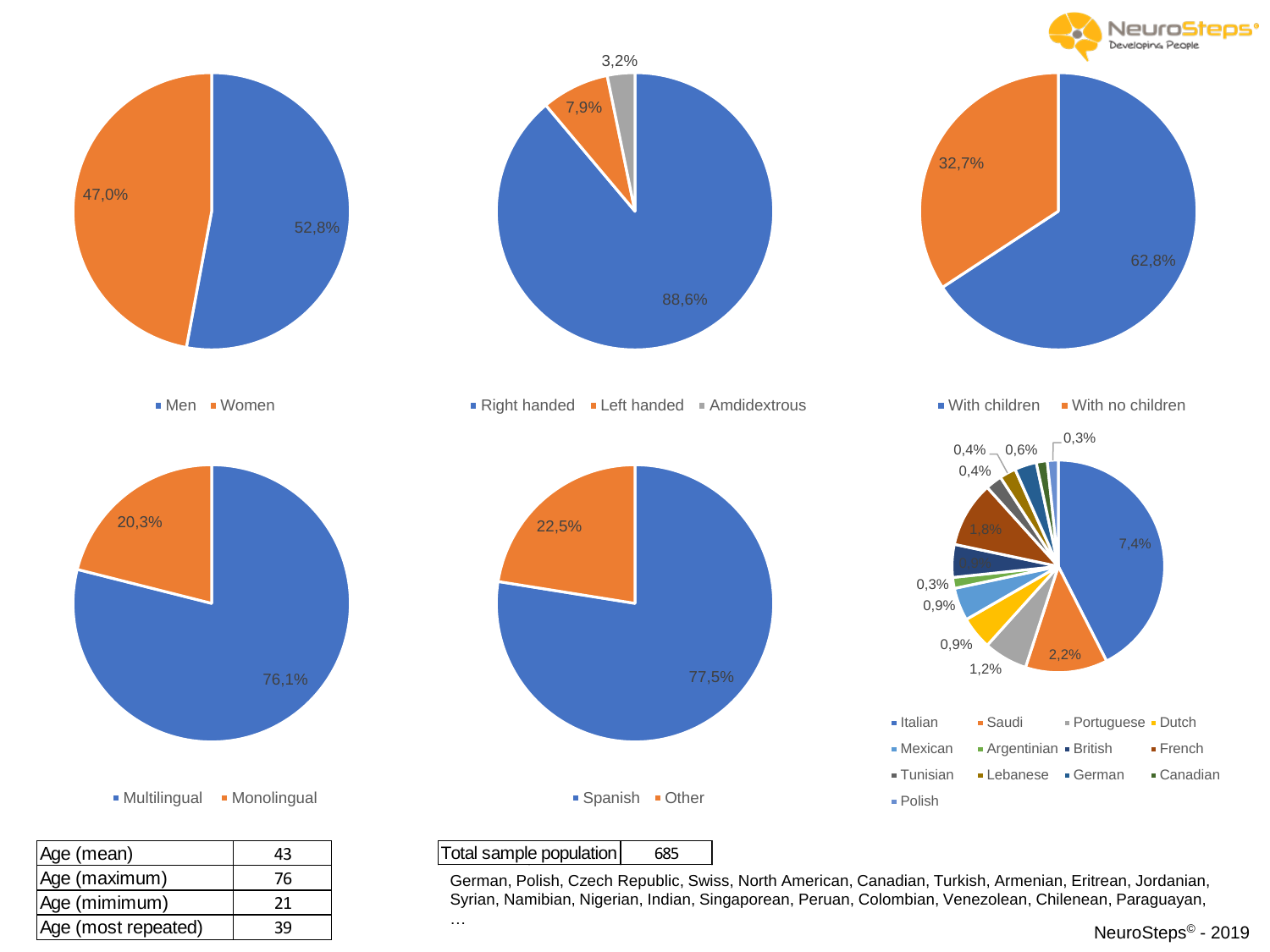



NeuroSteps© - 2019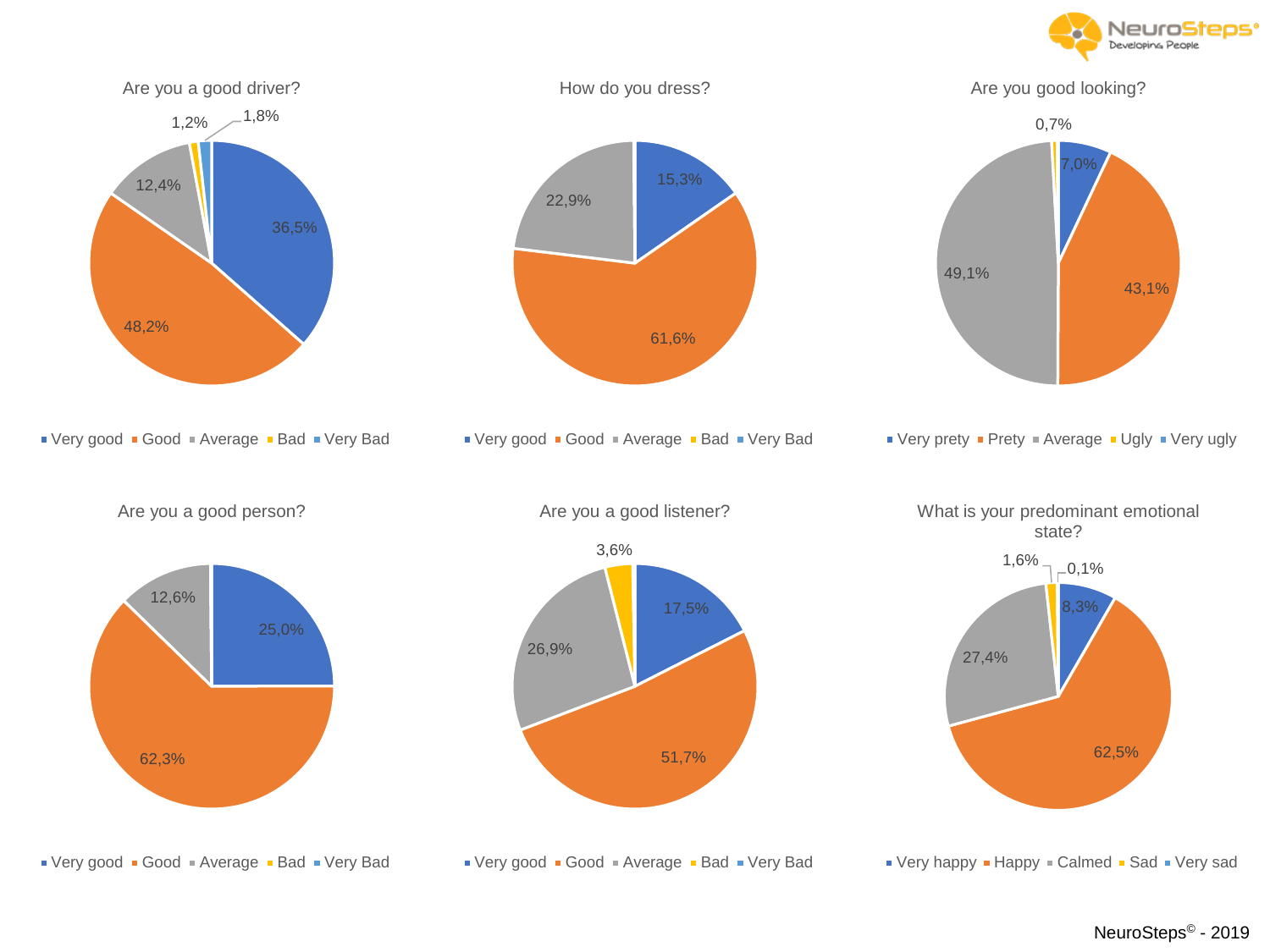



|                                           | 5 / Very good / Very<br>happy / Always |       | 4 / Good / Happy /<br>Almost always |       | 3 / Average /<br>Normal / Quiet /<br>Sometimes |       | 2 / Bad / Ugly / Sad<br>Almost never |      | 1 / Very bad / Very<br>ugly / Very Sad /<br><b>Never</b> |      |
|-------------------------------------------|----------------------------------------|-------|-------------------------------------|-------|------------------------------------------------|-------|--------------------------------------|------|----------------------------------------------------------|------|
|                                           | #                                      | %     | #                                   | %     |                                                | $\%$  | #                                    | %    | #                                                        | %    |
| Are you a good driver?                    | 250                                    | 36,5% | 330                                 | 48,2% | 85                                             | 12,4% |                                      | 1,2% |                                                          | 1,8% |
| How do you dress?                         | 105                                    | 15,3% | 422                                 | 61,6% | 157                                            | 22,9% |                                      | 0,0% |                                                          | 0,1% |
| Are you good looking?                     | 48                                     | 7,0%  | 295                                 | 43,1% | 336                                            | 49,1% |                                      | 0,7% |                                                          | 0,1% |
| Are you a good person?                    | 171                                    | 25,0% | 427                                 | 62,3% | 86l                                            | 12,6% |                                      | 0,0% |                                                          | 0,1% |
| Are you a good listener?                  | 120                                    | 17,5% | 354                                 | 51,7% | 184                                            | 26,9% | 25                                   | 3,6% |                                                          | 0,3% |
| What is your predominant emotional state? | 57                                     | 8,3%  | 428                                 | 62,5% | 188                                            | 27,4% | 11                                   | 1,6% |                                                          | 0,1% |
| Are you able to regulate your emotions?   | 48                                     | 7,0%  | 439                                 | 64,1% | <b>180</b>                                     | 26,3% | 17                                   | 2,5% |                                                          | 0,1% |
| Average                                   | 114                                    | 16,7% | 385                                 | 56,2% | 174                                            | 25,4% | 9                                    | ∣,4% |                                                          | 0,4% |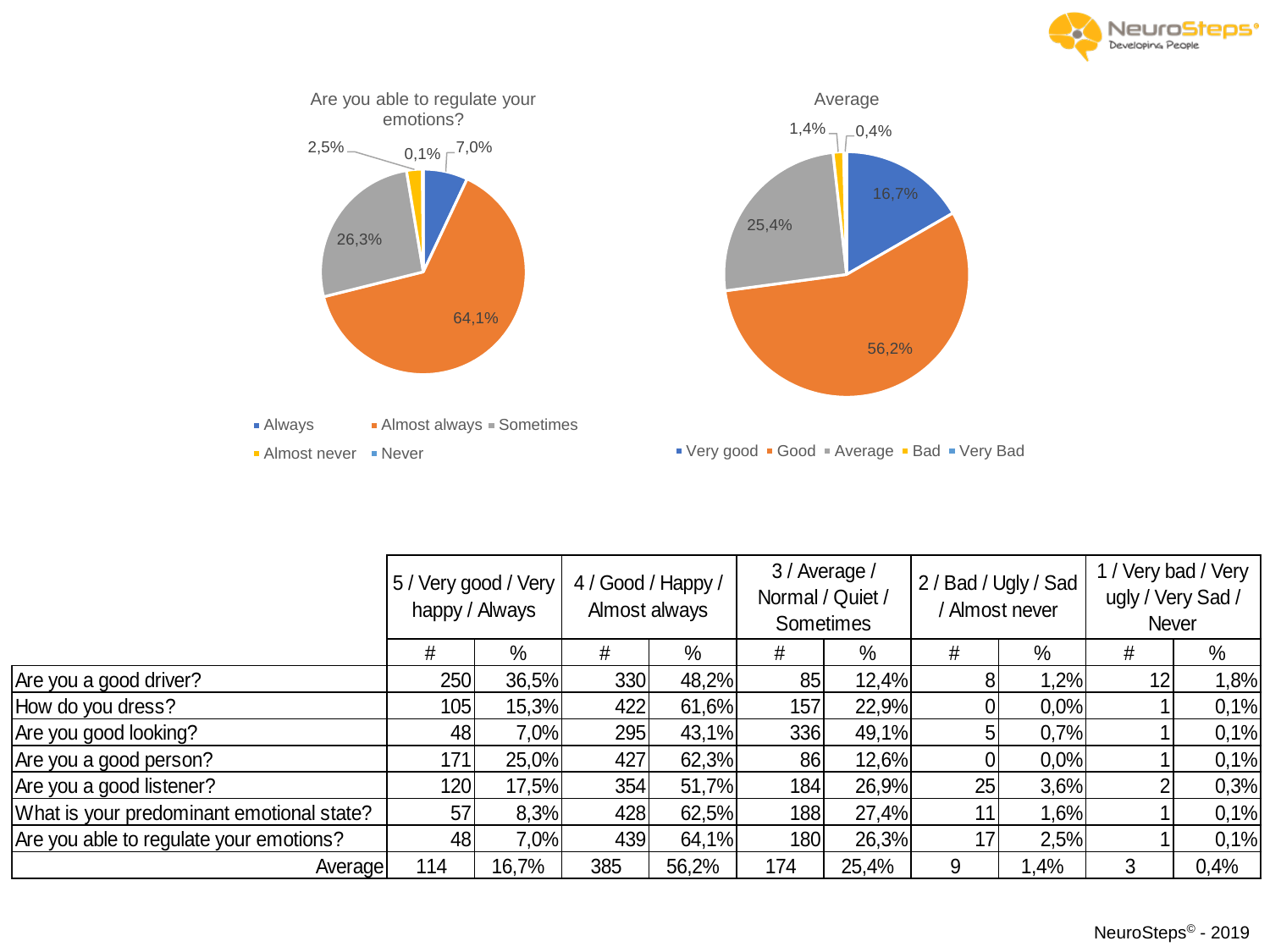